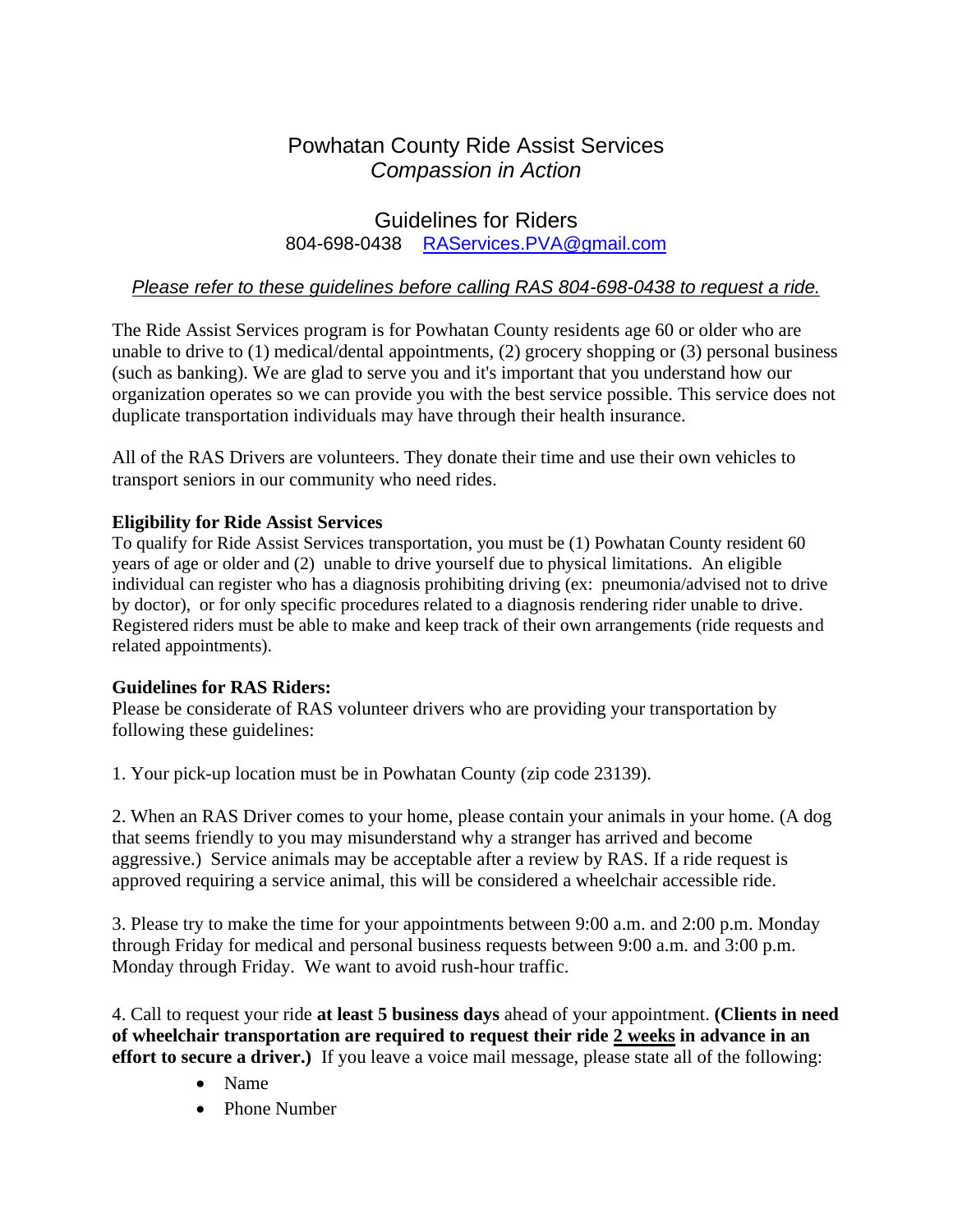- Date and time you need transportation, the practice or facility name and address of medical appointment, personal business appointment, or grocery store
- Please ask your medical/dental provider an estimate of how long your appointment might take and include that information when requesting a ride

5. Personal business and grocery trips will utilize locations within Powhatan County.

6. WHEELCHAIR ACCESSIBLE RIDES – RAS drivers utilizing wheelchair accessible vehicle will drive only. If a client is in need of assistance apart from wheelchair van lift entry, securing wheelchair, and van exit, client is required to have a companion or caregiver with them for the duration of the ride for assistance.

7. All RAS rides provided are generally without accompaniment or assistance into destination facility or location. Our drivers will not lift heavy objects (such as cases of water).

8. All arrangements for your transportation are to be made through RAS Transportation Coordinator. If you have a ride scheduled with RAS and your need changes or you need to cancel the ride, communicate changes ONLY to RAS at the phone number or email address above. Please do not call the driver directly.

9. All requests are mapped online, utilizing quickest route; riders are responsible for any tolls and parking fees associated with your ride.

10. We allow a ride request once in seven days. More frequent trips put too much demand on our volunteer drivers. We allow a maximum of two grocery shopping ride requests per month.

11. Ride requests are limited to Powhatan, Chesterfield, Richmond. Although requests are permitted to facilities into the city of Richmond, please understand that distance may greatly effect the number of volunteers available to accept your request.

12. In the event of inclement weather, when the Powhatan County Schools are closed, the RAS office is closed. No transportation will be provided for a scheduled appointment. The driver will contact you and let you know if he/she will not be able to provide transportation that day.

13. Please be ready 10 minutes before the time of pick-up and be on the lookout for the driver in the event that they are having trouble finding your home.

14. The drivers will not make any additional stops—except to your pharmacy following a medical appointment.

15. Rider must comply with law and wear a seat belt.